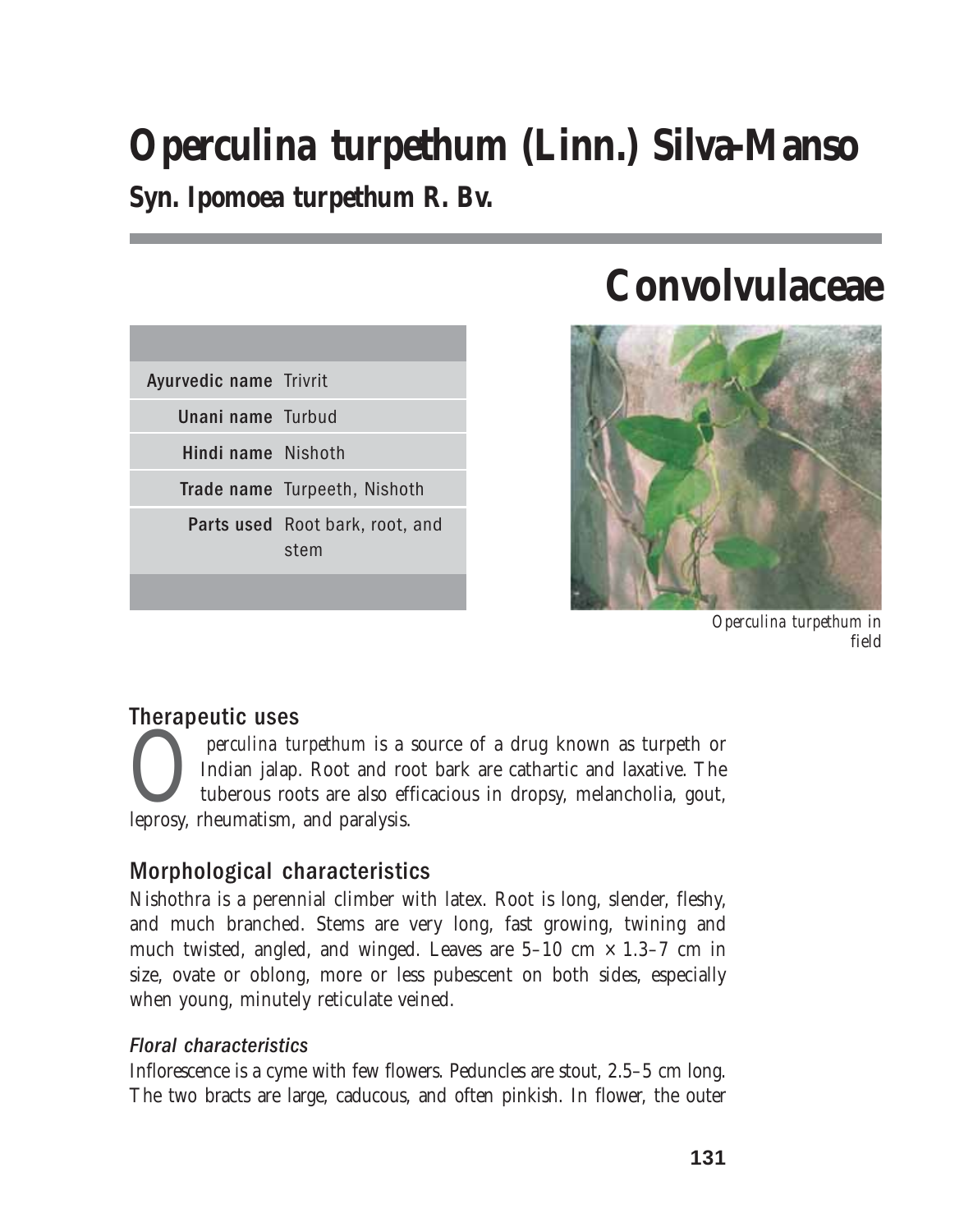

*Operculina turpethum* flowers

sepals are up to 2.2 cm long, accrescent, much angled in fruit, broadly ovate, mucronate, concave, and pubescent; the three inner sepals are smaller, barely 2 cm long, very thinly membranous, and glabrous. Corolla is white, 3.8–5 cm long, and campanulate. Capsules are about 1.6 cm in diameter, globose, enclosed in the enlarged, brittle sepals. Flowering and fruiting occur twice a year from September to November and then from March to May.

### **Distribution**

The plant is found throughout tropical dry and moist deciduous regions in central and peninsular India.

# Climate and soil

Sandy loam to clay loam soil in moist tropical regions is suitable for the cultivation of this species. It prefers shady and moist places.

# Propagation material

The plants can be raised by vegetative propagation as well as from seeds. Stem cuttings having two nodes may either be planted directly in the field in monsoon (July) or may be rooted first in a mist chamber during March–June. April–May is the best season for seed collection when fruits mature.

## Varieties

No certified varieties are available, but there are three morphological variants, white, black, and red nishoth. White nishoth is considered to be the best for medicinal purposes.

# Agro-technique<sup>1</sup>

#### Nursery technique

**P** *Raising propagules* Best method for raising the plants is to use vegetative cuttings of length 10 cm, which should have two nodes. These

<sup>&</sup>lt;sup>1</sup> Agro-technique study carried out by State Forest Research Institute, Polipathar, Jabalpur – 482 008, Madhya Pradesh.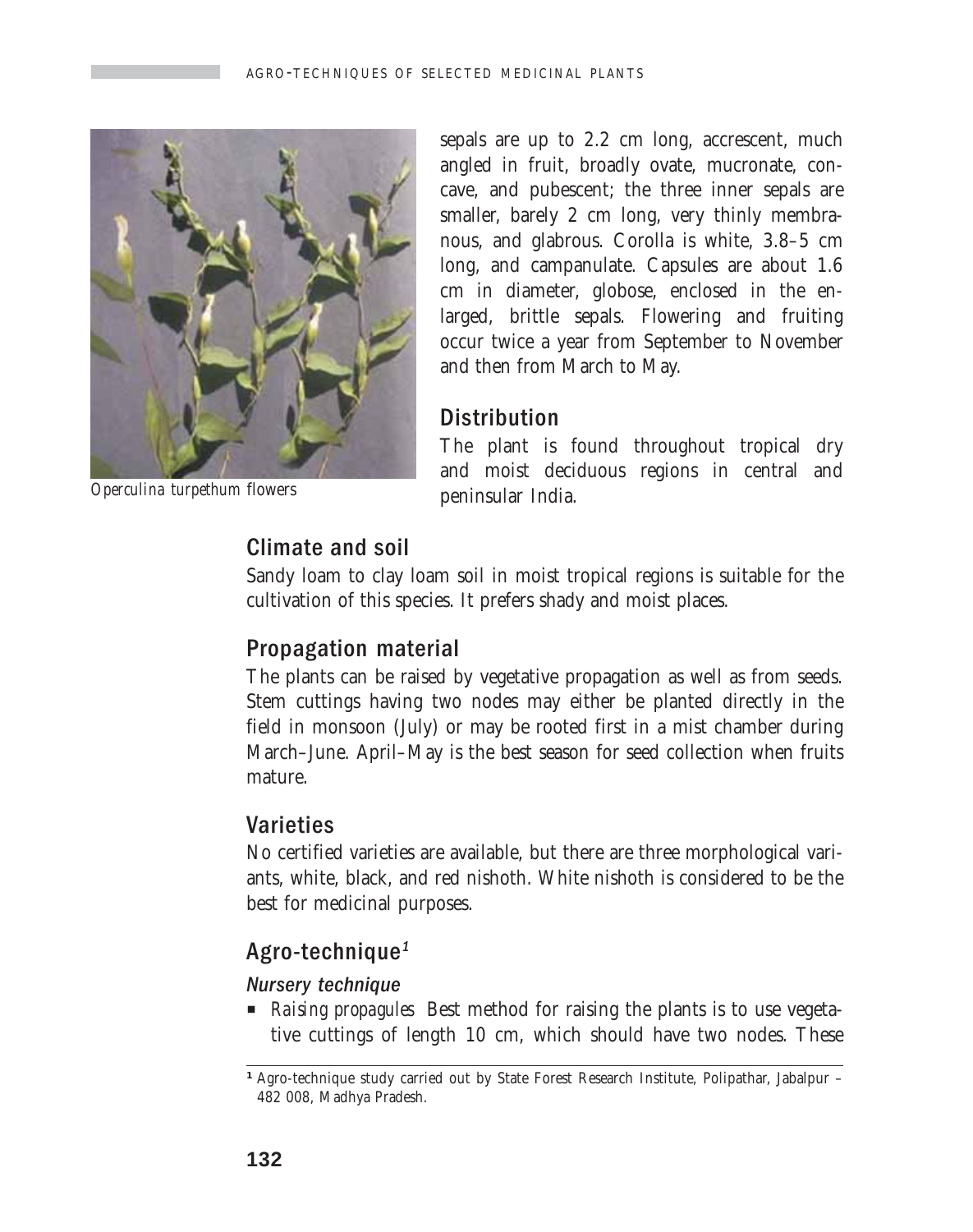cuttings may be planted in polybags or directly in mist chamber for rooting. The potting mixture should contain sand, soil, and FYM (farmyard manure) in equal quantities. Best time for raising poly pot plants is March–June in mist chambers. Vegetative cuttings may directly be planted in the field in July. Planting stock can also be raised through seeds, which may be sown in polybags during April– May immediately after collection. Scarified seed germinates after seven days of sowing in the nursery.

**Propagule rate and pretreatment** About 2 kg seeds are required for raising planting stock for 1 hectare plantation. Soaking of seeds in water for 24 hours followed by mechanical scarification by rubbing seed coat with sand paper gives 95% germination.

#### Planting in the field

- P *Land preparation and fertilizer application* Land should be ploughed well followed by harrowing twice and planking for good aeration and drainage, since this species is susceptible to waterlogging. About 2 tonnes of FYM per hectare is mixed in the soil during field preparation in June.
- P *Transplanting and optimum spacing* Rooted cuttings or seedlings are transplanted in the well-prepared field at a



*Operculina turpethum*

spacing of 30 cm  $\times$  30 cm. Thus, the optimum crop stand per hectare is 110 000. Planting is done on ridges to avoid mortality due to waterlogging.

- P *Intercropping system* Since the species is a shade-loving twiner and needs host for support, it can be planted as an under-crop in tree plantations or near hedges and shrubs.
- P *Interculture and maintenance practices* As already stated, about 2 tonnes of FYM per hectare is mixed in soil during field preparation in June before the onset of rains. No further application of any manure is required. Regular manual weeding is recommended after planting and after every 15-day interval.
- **P** *Irrigation practices* During rainy season, irrigation is seldom required, but in dry spells, flood irrigation at an interval of five to seven days is given till December–January.